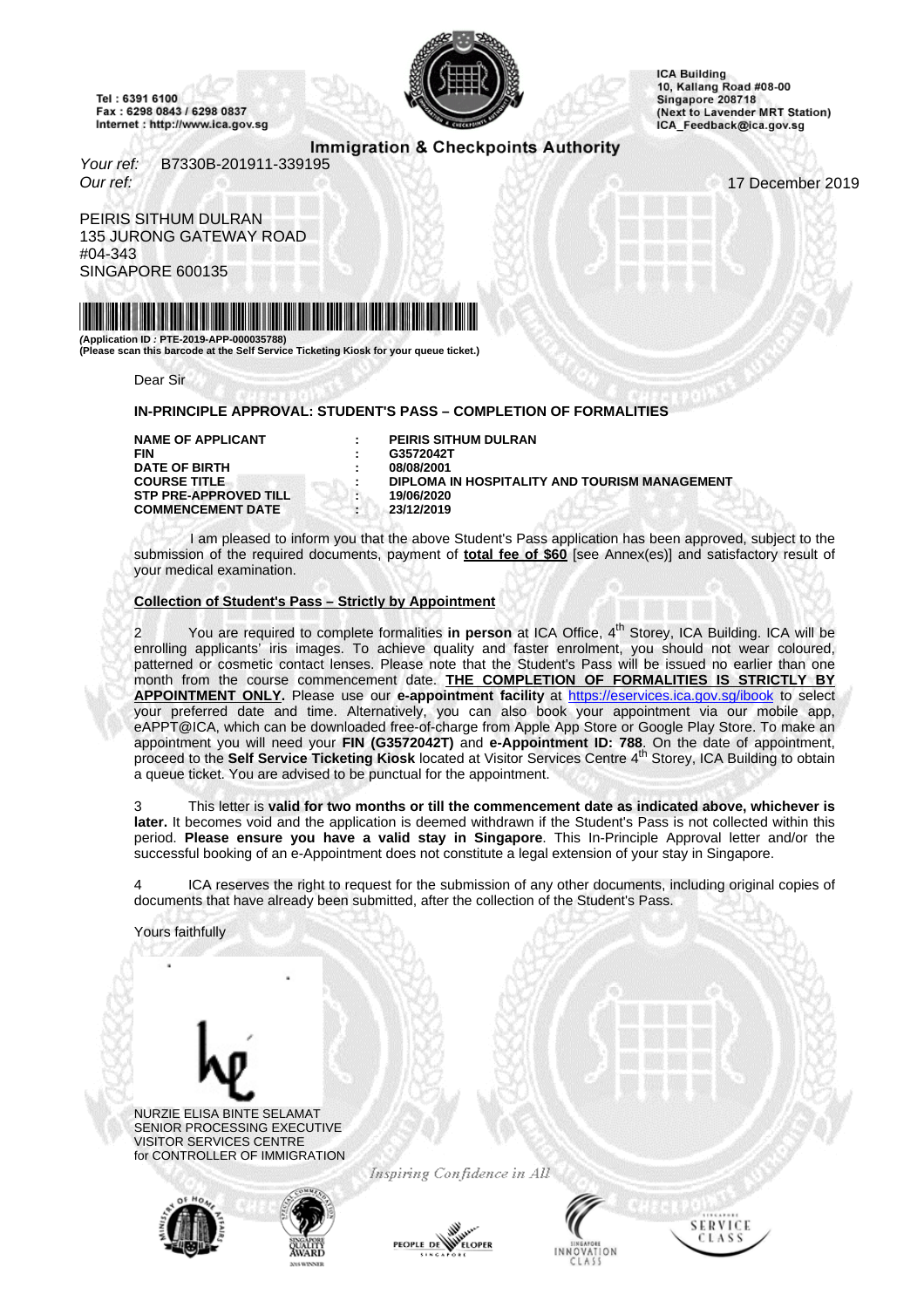$1a$ ) An e-appointment booking can be made 1 day after the date of this letter.

b) The e-appointment window available for booking is up to 1 month before the course commencement date till the expiry of this letter.

L-VSC-STPPTEN00OUTBYYN007

### **NAME OF APPLICANT: PEIRIS SITHUM DULRAN FIN: G3572042T**

**Annex A**

## **Part I – Documents Required for Collection of Student's Pass**

- 
- (1) This letter;<br>(2) A letter from A letter from the school (applicable to Private Education Organisation only), confirming that you are taking up the course, which is issued not more than 1 month ago;
- (3) Your passport/travel document with a valid Visit Pass;<br>(4) Your medical report<sup>1</sup> and the original copy of the labor
- $\overline{a}(4)$  Your [medical](#page-0-0) report<sup>1</sup> and the original copy of the laboratory report (not applicable to an applicant below 15 years old);
- (5) The printout of Student's Pass application e-Forms<sup>2</sup> (e-Form 16, V36A and V36, where applicable). The
- printout must be duly signed by you;<br>(6) A duly completed [Security](#page-0-0) Bond<sup>1</sup> and a Security Deposit of S\$ 1,500/= furnished by you, which will be forfeited if any of the conditions stated in the Security Bond is breached, in the form of a **Banker's Guarantee** from any bank in Singapore. You will need to raise with this Department a Banker's Guarantee according to the **[specimen](#page-0-0) copy<sup>1</sup>**. The Banker's Guarantee should at least cover the duration of the Student's Pass plus four months.
- (7) Prior to completion of formality, you are required to pay
	- a \$60 Issuance Fee using one of the following mode of payment:
		- (i) online via SOLAR System (payment by credit/debit card or internet banking); or
		- (ii) at elobby located at ICA Building (payment by NETS, CashCard, Visa and MasterCard credit/debit cards).
- (8) Prior to collection of Student's Pass, you have to acknowledge a copy of the Terms & [Conditions](#page-0-0) of [Student's](#page-0-0) Pass (STP). You are advised to print and read the Terms and Conditions before calling at ICA office for completion of formality.